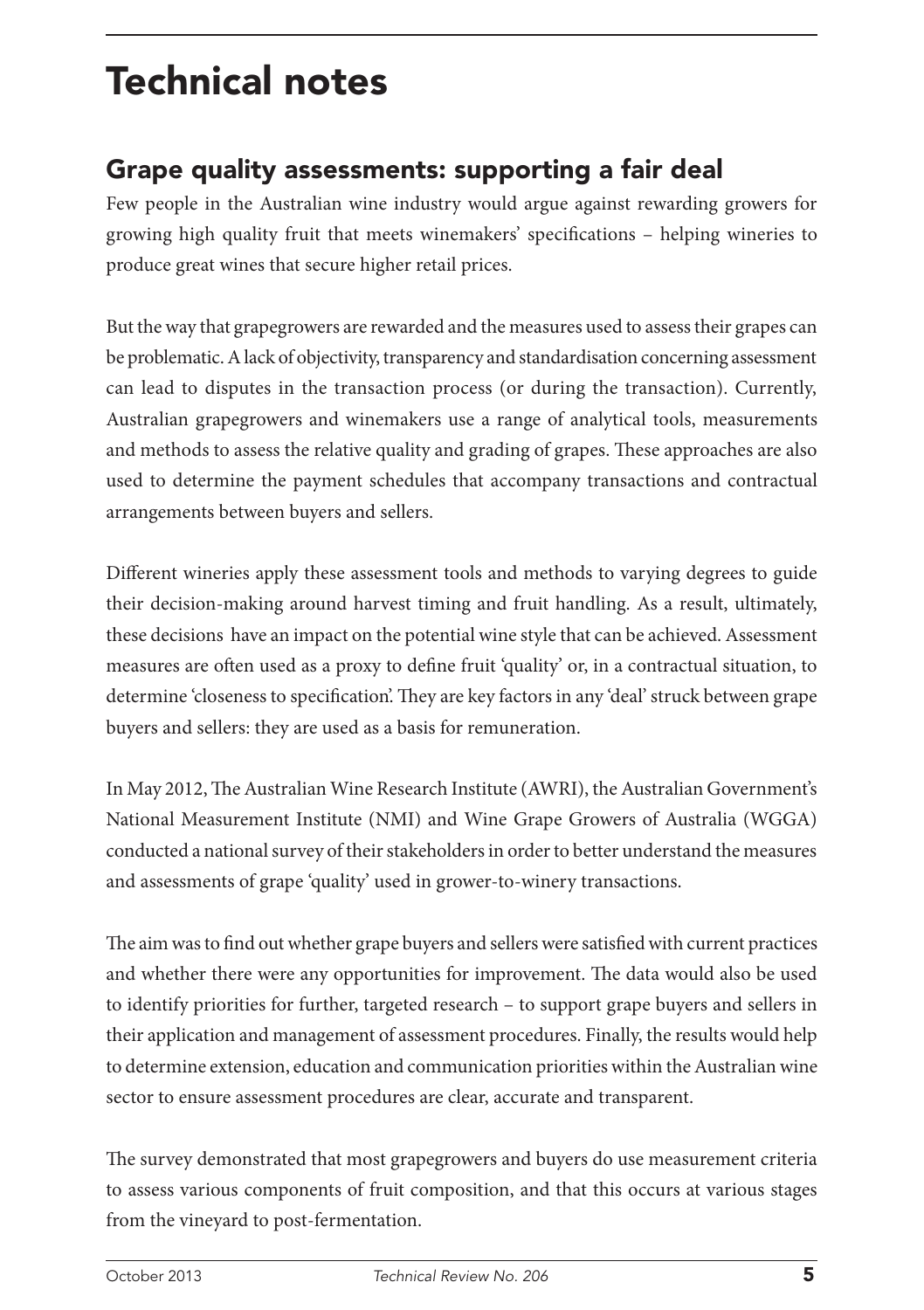Interestingly, although growers and grape purchasers expressed satisfaction with the *type* of methods and measures currently being used to assess fruit grade/quality, they were less satisfied with *how* such assessments were performed. The survey indicated that there was overwhelming support for the standardisation of sampling and measurement protocols across the Australian wine industry.

## Survey details

An electronic survey was developed and distributed via a national database to stakeholders in the Australian grape and wine sector. The survey was available online for approximately five weeks and in that time more than 350 responses were collected. Responses which were incomplete and did not proceed past the first stage – requesting participant demographics – were removed from the dataset for the purposes of data analysis. This left 294 responses which were analysed and are presented in this report.

# Who responded?

Survey responses came predominantly from grapegrowers (40%), winemakers (40%), and viticulturists (14%). The remaining 6% came from grape buyers, grower liaison officers (GLOs) and grape purchase or supply officers. These statistics demonstrate that grapegrowers and winemakers were equally represented.

Respondents were asked to list their primary activity as a 'buyer' of grapes, a 'seller' of grapes or as both a 'buyer and seller' of grapes. Depending on their choice, respondents then answered questions relevant to their activities (i.e. either buying, selling or both) rather than their occupation. Of the respondents who reported their primary activity as grape 'sellers', 91% also reported their occupation as 'grapegrowers'. For ease of interpretation in this report, therefore, the terms grape 'sellers' and 'growers' are used interchangeably.

Responses came from 55 of Australia's 65 wine geographical indication (GI) regions. Further analysis indicated, however, that hot inland regions, i.e. the Murray Darling (Vic and NSW), the Riverina (NSW) and the Lower Murray (SA), were under-represented given the relatively high proportion of growers in these regions (31% Australian growers) and their contribution to grape production (51% of Australian grape production, according to the ABS, 2010). Responses were collected from a range of small and large enterprises (Figure 1).

Grape 'buyers' were made up of winemakers (67%), growers and viticulturists (16%) and grape buyers and grower liaison officers (16%). Of the respondents who indicated that they were involved with both the buying and selling of grapes, approximately half were winemakers (54%), 36% were growers and 15% were viticulturists (Figure 1).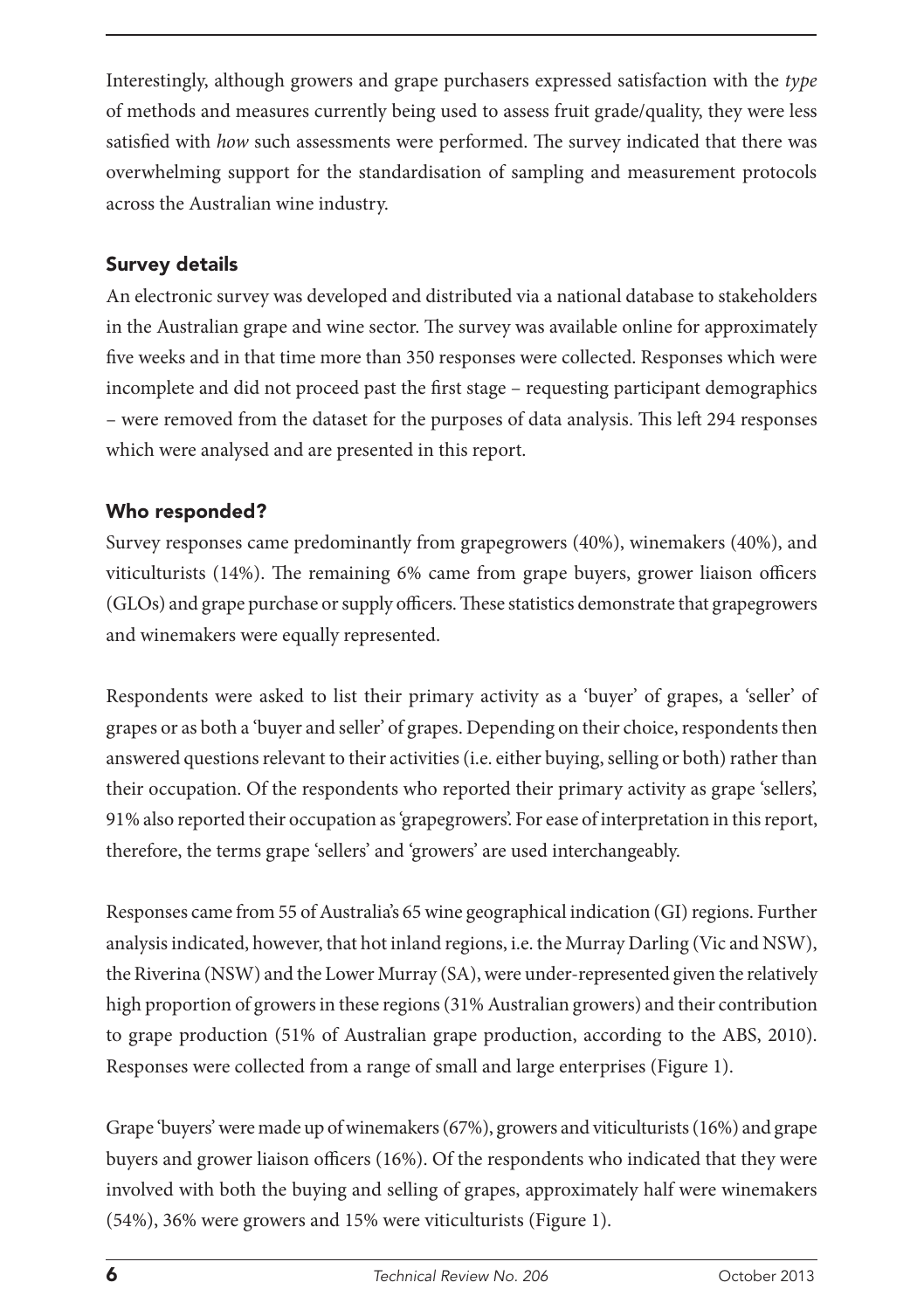#### Grape assessment procedures and measures

The majority of grapegrowers (sellers) and buyers reported that a range of methods were used to assess grape juice composition, as well as pests and diseases. In the case of grape juice composition, 95% of grapegrowers and 96% of buyers reported that assessment took place; in the case of pests and diseases, 95% of grapegrowers and 99% of buyers reported that assessment methods were in use.

The most common measures included yield (tonnes), sugar (Brix/Baume), pH and titratable acidity (TA). These measures have not changed in importance since an earlier industry survey, despite predictions that other parameters, such as colour, could become more important (DeGaris et al. 2001).

Many respondents (both buyers and growers) to the survey also reported that taste and other subjective methods of grape assessment (e.g. visual appearance) were commonly used to assess relative grape quality grades.

In terms of their satisfaction with the procedures used to assess grape juice composition as well as pest and disease, respondents were asked which processes could be most improved: sampling technique or measurement? Responses, from both growers and buyers, strongly supported the need to improve sampling in the vineyard and the way that methods were used to measure each of the quality attributes (Table 1).

In some cases, respondents included additional comments and observations. These included questions about the consistency of the procedures used as well as the reliability and robustness of instrumentation such as refractometers and the relevance of colour assessment. There were also concerns about the degree of subjectivity and lack of detail provided in field



Figure 1. Primary activities of survey respondents (left) and tonnes of grapes sold in a typical year by respondents who sell winegrapes (right).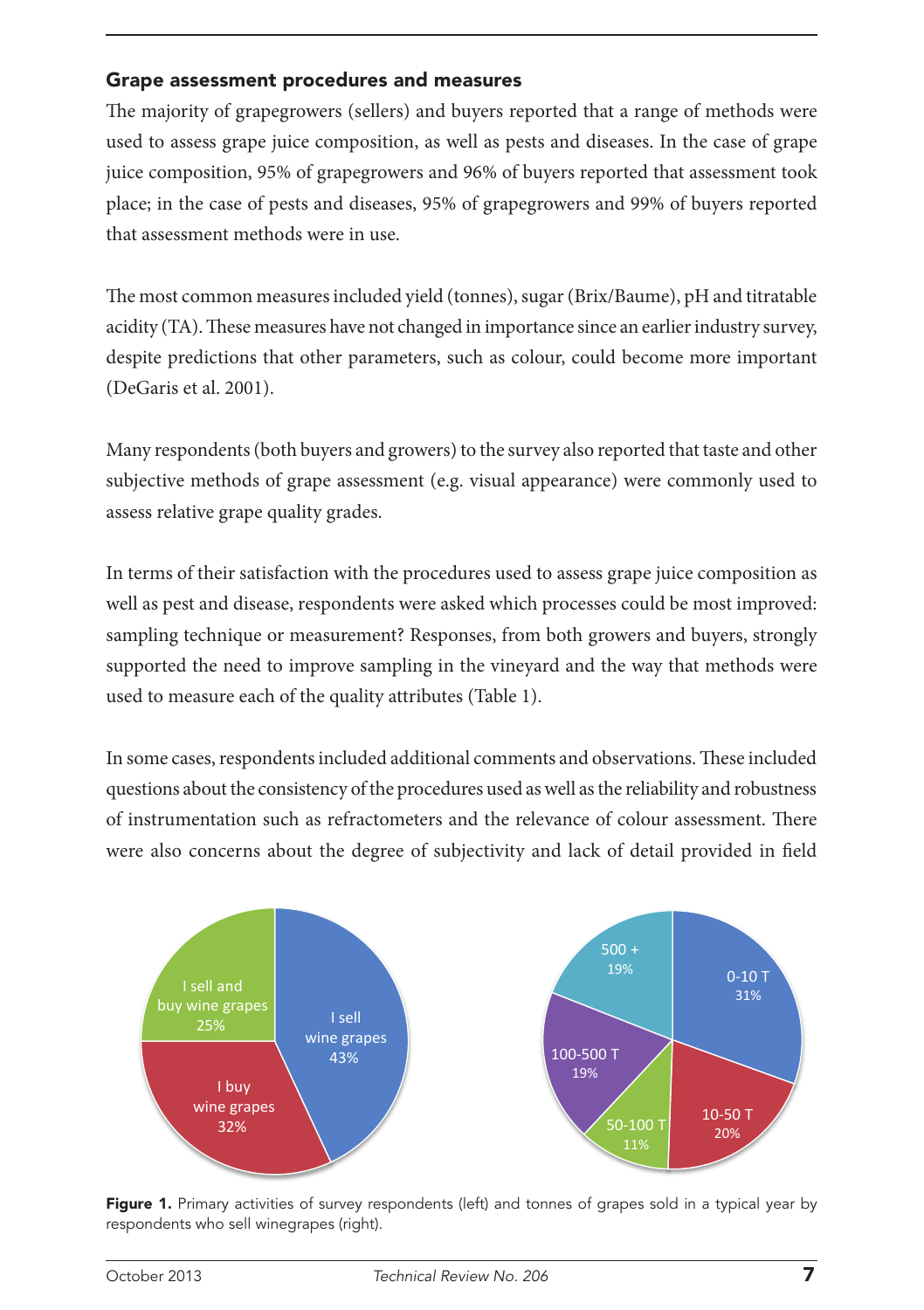assessments. It was also suggested that agreed scales could be introduced which could be used by independent assessors. These responses – equally representing the views of grapegrowers and winemakers (as buyers and sellers of grapes) – indicated wide support, therefore, for a standardisation of assessment procedures.

#### Communication between growers and grape purchasers

Generally, both grapegrowers and buyers were satisfied with assessment procedures relating to grape juice composition, pest and disease (Table 2). Responses were similarly positive for both categories of assessment.

The results did indicate, however, that there was room for improvement in the consistency of communication. The survey found that the procedures used for the assessment of juice composition are mostly communicated in writing (70%); while for pest and disease, procedures are more likely to be communicated verbally (66%). This suggests that a more standardised approach to communication is required in the case of pest and disease levels in the vineyard and at the weighbridge, given the variation in methods used by grape purchasers for this important assessment criterion.

Table 1. Aspects of juice composition and pest and disease assessment which could be most improved (% respondents). Numbers of respondents: for grape juice composition, 188 producers and 109 purchasers; for pest and disease, 183 producers and 109 purchasers.

|                    | Assessment of juice composition<br>(%) |            | Assessment of pest & disease<br>(% ) |            |
|--------------------|----------------------------------------|------------|--------------------------------------|------------|
|                    | Producers                              | Purchasers | Producers                            | Purchasers |
| Sampling technique | 53                                     | 61         | 49                                   | 47         |
| Measurement        | 45                                     | 43         | 40                                   | 65         |
| Other              | 16                                     | っ          | 10                                   | 4          |
| Neither / happy    | 8                                      | 6          |                                      |            |

Table 2. Respondent satisfaction with assessment procedures for grape juice composition and pests and diseases (% of respondents). Numbers of respondents: for grape juice composition, 172 respondents (128 growers + 44 winemakers); for pest and disease, 169 respondents (124 growers + 45 winemakers).

| <b>Assessment procedure</b> |              | <b>Satisfied</b> | <b>Unsatisfied</b> |
|-----------------------------|--------------|------------------|--------------------|
| Grape juice composition     | Growers      | 71 %             | 29 %               |
|                             | Purchasers   | 91 %             | 9%                 |
|                             | <b>Total</b> | 76 %             | 24 %               |
| Pests and diseases          | Growers      | 73 %             | 27 %               |
|                             | Purchasers   | 91 %             | 9%                 |
|                             | <b>Total</b> | 78 %             | 22%                |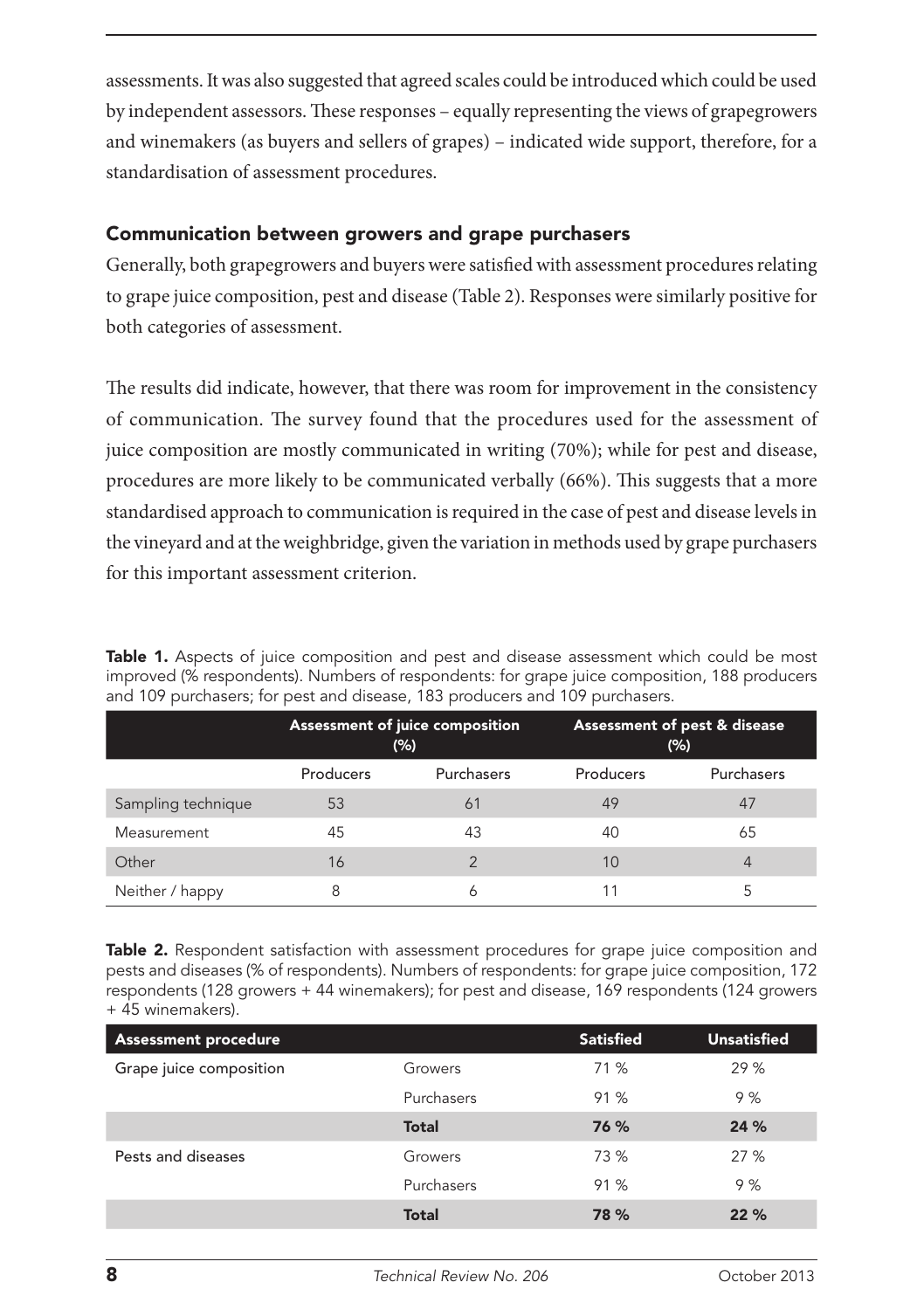There was a general dissatisfaction among respondents concerning the lack of communication concerning results and feedback relating to assessments. It was reported that grape buyers 'communicate the results NOT the procedures', and one respondent wrote: 'if necessary it [the communication of procedures] is verbal, but generally it is not communicated.' The general feeling was that feedback of results by the purchaser is critical in order to change or improve practices and meet assessment criteria.

#### Relationships between grape sellers and buyers

More than half of grapegrowers reported that they sell to only one or two businesses. There was also a significant proportion (19%) that sell to more than five businesses (Figure 2).

Of the growers who only sell to one business, 59% reported that they did not have a formal supply contract with their winery or grape purchaser (Figure 2). There was a similar response from growers who sell to two businesses: the majority did not hold a formal supply contract (these data are not shown). Although this result may seem surprising and suggest a need for more formalised contractual arrangements, it is also encouraging: it reflects is a high level of trust between grape sellers and buyers.

In the case of growers who only sell to one business, buyers mostly visited between two and five times during the year. For growers who sell to two businesses, the frequency of visits by the buyer who bought the most (the majority purchaser) was similar (two to five times during the year). The timing of vineyard visits starts at dormancy and increases in frequency towards harvest, irrespective of the number of purchasers.



Figure 2. The number of businesses that grapegrowers sell their fruit to (% respondents) (left) and the contractual relationship between growers (63 respondents, results given in percentages) and buyers who purchase most of their grapes (right).